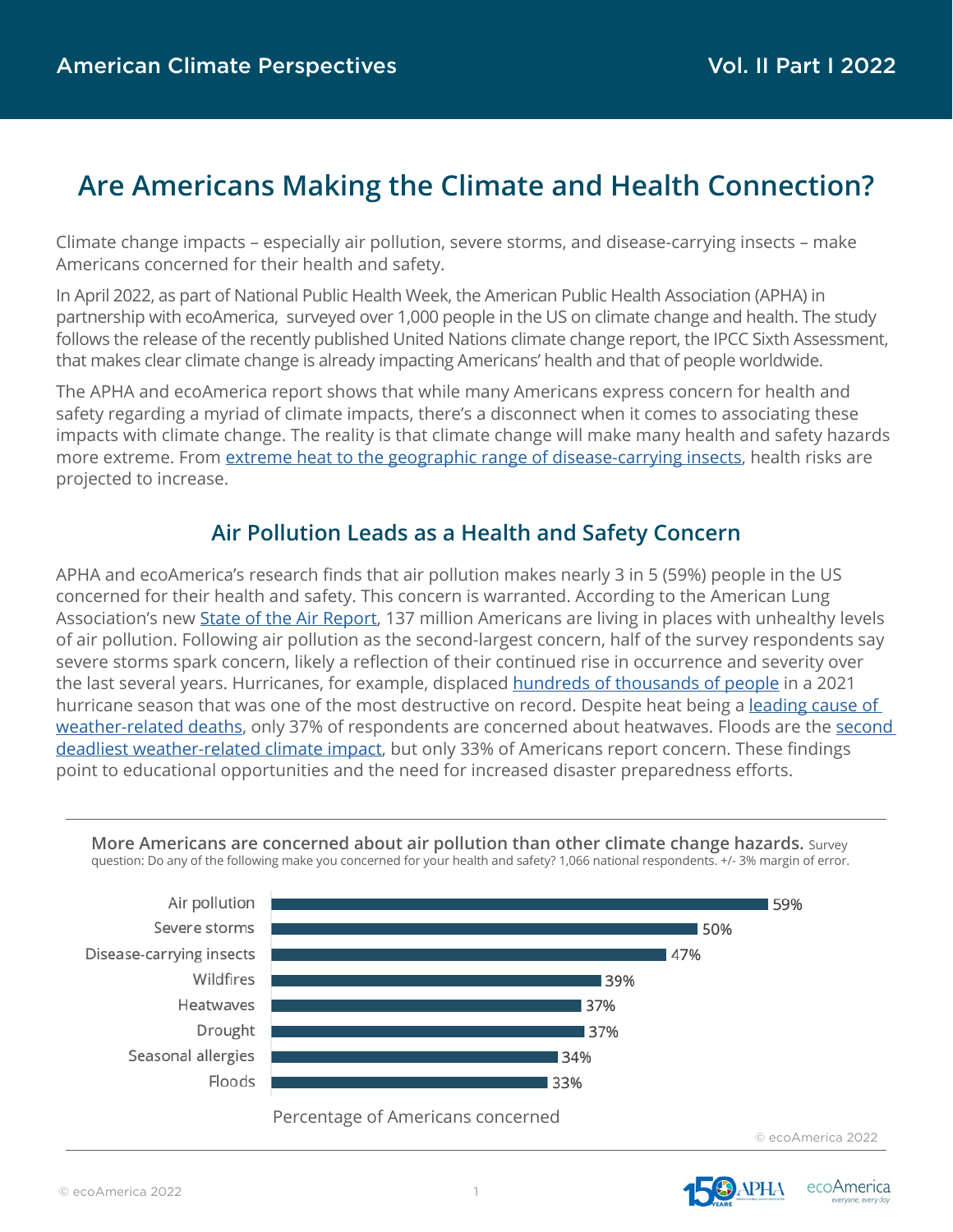## **Americans Need Help Making the Climate Connection**

Over half of US survey respondents accurately associate heatwaves, severe storms, drought, wildfires, and floods with climate change. However, less than half associate air pollution — and less than a quarter associate seasonal allergies (22%), and the spread of disease-carrying insects (21%) — with climate change.

Despite nearly 60% of respondents voicing concern about air pollution, only 46% associate it with climate change. In reality, climate change and air pollution are closely intertwined. The burning of fossil fuels not only drives the changing climate while releasing air pollutants, but climate change also creates conditions that increase the risk of harmful ozone levels and particle pollution — which are exacerbated even further by drought and wildfires. People with pollen allergies may also be at [higher risk](https://www.cdc.gov/climateandhealth/pubs/air-quality-final_508.pdf) of impact due to longer allergy seasons and air pollutants worsening allergic reactions.

As for heatwaves, over 3 in 5 (61%) Americans associate them with climate change — representing a 24-point gap compared to the expressed health and safety concerns.

Overall, APHA and ecoAmerica's findings indicate an opportunity to help people in the US understand and communicate the health risks of climate change, including the acute impacts of disaster events (heatwaves, severe storms, wildfire, floods) and the health impacts of longer-term climate change (heatwaves, drought, allergies, insects).





ecoAmerica